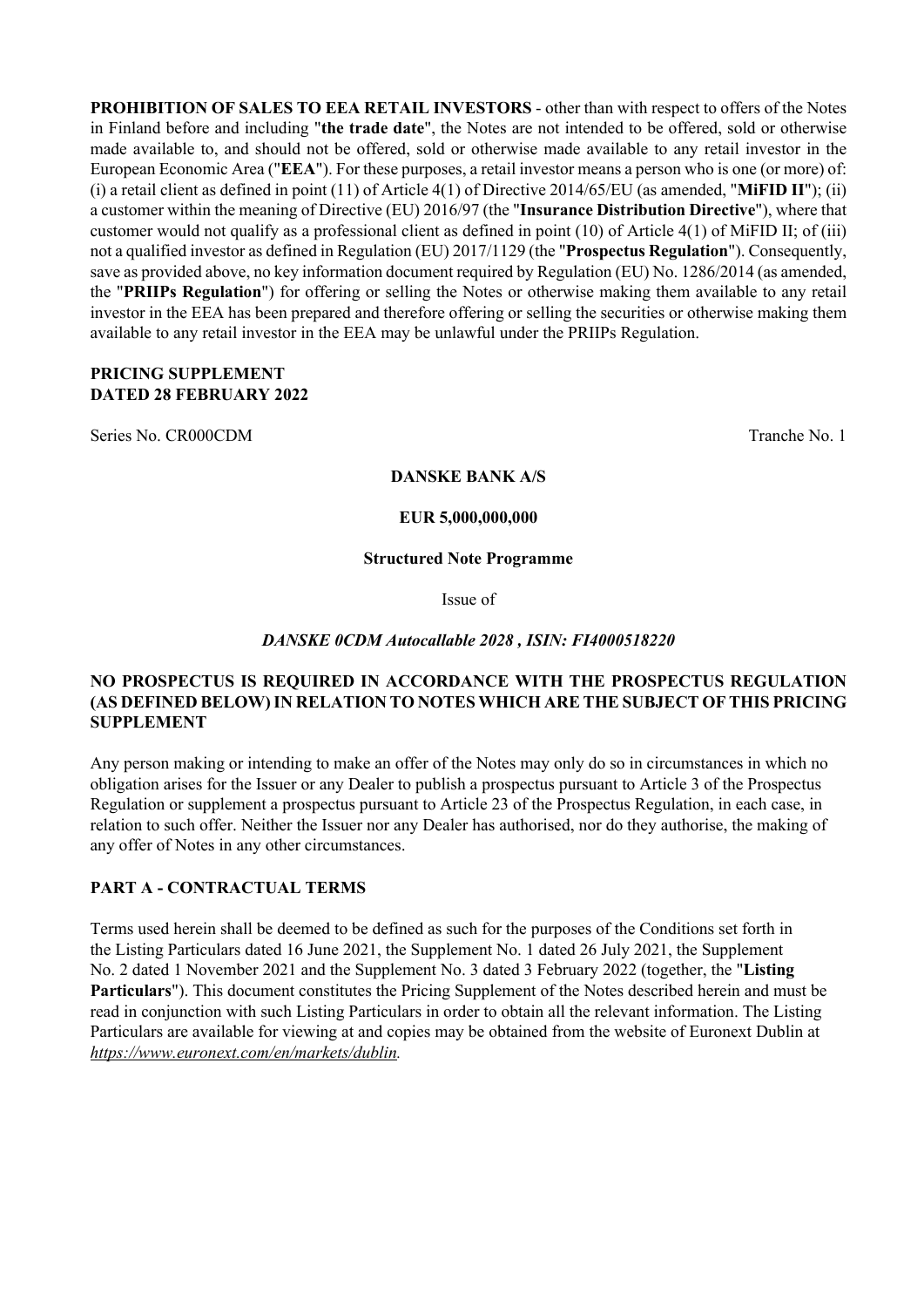| 1.  | Issuer:                                                   |                                                                              | Danske Bank A/S                                                                                                                  |
|-----|-----------------------------------------------------------|------------------------------------------------------------------------------|----------------------------------------------------------------------------------------------------------------------------------|
| 2.  | (i)                                                       | Series Number:                                                               | CR000CDM                                                                                                                         |
|     | (ii)                                                      | Tranche Number:                                                              | $\mathbf{1}$                                                                                                                     |
|     | (iii)                                                     | Date on which the Notes will be<br>consolidated and form a single<br>Series: | Not Applicable                                                                                                                   |
| 3.  |                                                           | Specified Currency or Currencies:                                            | <b>EUR</b>                                                                                                                       |
| 4.  |                                                           | <b>Aggregate Principal Amount:</b>                                           | EUR 700,000.00                                                                                                                   |
| 5.  | <b>Issue Price:</b>                                       |                                                                              | 100.00 per cent. of the Aggregate Principal Amount                                                                               |
| 6.  | (i)                                                       | <b>Specified Denominations:</b>                                              | EUR 10,000.00                                                                                                                    |
|     | (ii)                                                      | <b>Calculation Amount:</b>                                                   | EUR 10,000.00                                                                                                                    |
| 7.  | (i)                                                       | Issue Date:                                                                  | 2 March 2022                                                                                                                     |
|     | (ii)                                                      | <b>Interest Commencement Date:</b>                                           | Not Applicable                                                                                                                   |
|     | (iii)                                                     | Trade Date:                                                                  | 25 February 2022                                                                                                                 |
| 8.  | <b>Maturity Date:</b>                                     |                                                                              | 10 March 2028                                                                                                                    |
| 9.  | <b>Interest Basis:</b>                                    |                                                                              | Equity-Linked Interest Notes (further particulars specified<br>at item 27 below).                                                |
| 10. | Redemption/Payment Basis:                                 |                                                                              | Equity-Linked Redemption (further particulars specified<br>at item 36 (iv) below) Notes subject to Autocall Early<br>Redemption. |
| 11. | Change of Interest or Redemption/<br><b>Payment Basis</b> |                                                                              | Not Applicable                                                                                                                   |
| 12. | Put/Call Options:                                         |                                                                              | Not Applicable                                                                                                                   |
| 13. | Tax Gross-Up:                                             |                                                                              | General Condition 8.3 (No Gross-up) applicable                                                                                   |
| 14. | Notes obtained:                                           | Date of Board approval for issuance of                                       | Not Applicable                                                                                                                   |
|     | <b>CONVERSION</b>                                         |                                                                              | PROVISIONS RELATING TO REFERENCE ITEMS AND FX PRINCIPAL/OPTION                                                                   |

| 15. | <b>Rate-Linked Provisions:</b>      | Not Applicable |
|-----|-------------------------------------|----------------|
| 16. | <b>Inflation-Linked Provisions:</b> | Not Applicable |
| 17. | <b>Index-Linked Provisions:</b>     | Not Applicable |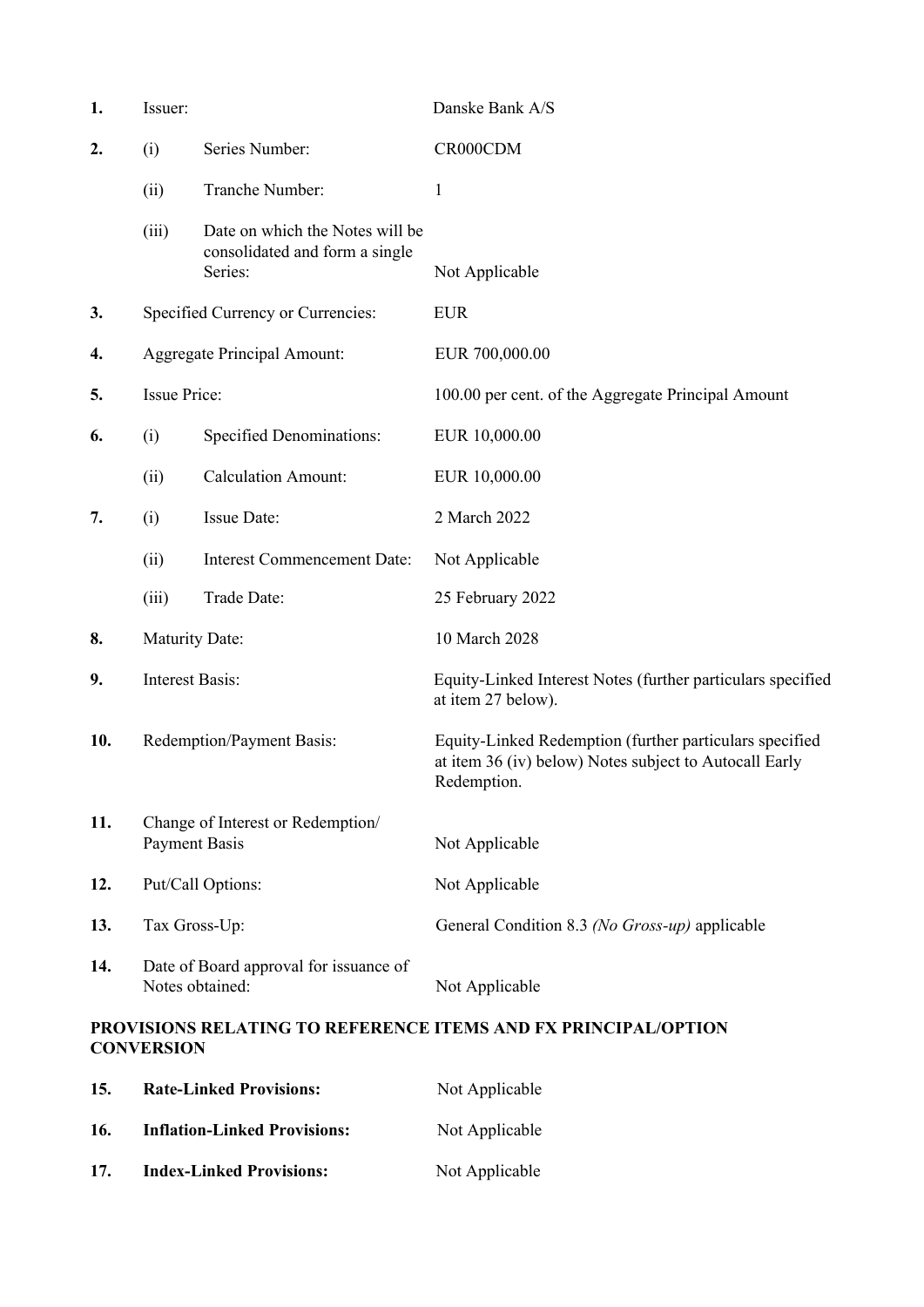| 18.            | <b>Equity-Linked Provisions:</b>                |                |                                                                                                                                                                                                                                                                                                                                      | Applicable                                       |                                                 |                                                                                                                                                                  |                         |
|----------------|-------------------------------------------------|----------------|--------------------------------------------------------------------------------------------------------------------------------------------------------------------------------------------------------------------------------------------------------------------------------------------------------------------------------------|--------------------------------------------------|-------------------------------------------------|------------------------------------------------------------------------------------------------------------------------------------------------------------------|-------------------------|
|                | (i)                                             | weightings:    | Whether the Notes relate to a<br>basket of equity securities or a<br>single equity security, details<br>relating to the Underlying<br>Equity /Equities, the identity<br>of the relevant issuer(s) of the<br>Underlying Equity/Equities,<br>whether any such Underlying<br>Equity is an ETF share and<br>(if applicable) the relevant |                                                  |                                                 | <b>Basket of Underlying Equities</b><br>The Underlying Equities are as specified in the Table below<br>Each Underlying Equity is an ETF Share if so specified in |                         |
|                |                                                 |                |                                                                                                                                                                                                                                                                                                                                      |                                                  | the Table below                                 |                                                                                                                                                                  |                         |
|                |                                                 |                |                                                                                                                                                                                                                                                                                                                                      |                                                  |                                                 | The Equity Issuer of each Underlying Equity is the entity<br>specified in the Table below                                                                        |                         |
|                | (ii)                                            | Initial Price: |                                                                                                                                                                                                                                                                                                                                      |                                                  | Not Applicable                                  |                                                                                                                                                                  |                         |
|                | (iii)                                           | Exchange(s):   |                                                                                                                                                                                                                                                                                                                                      |                                                  |                                                 | As specified in the Table below                                                                                                                                  |                         |
|                | (iv)                                            |                | Related Exchange(s):                                                                                                                                                                                                                                                                                                                 |                                                  |                                                 | As specified in the Table below                                                                                                                                  |                         |
|                | (v)                                             |                | Valuation Time:                                                                                                                                                                                                                                                                                                                      |                                                  | <b>Scheduled Closing Time</b>                   |                                                                                                                                                                  |                         |
|                | (vi)                                            |                | Potential Adjustment Events:                                                                                                                                                                                                                                                                                                         |                                                  |                                                 | Applicable in respect of each Underlying Equity                                                                                                                  |                         |
|                | (vii)                                           |                | <b>Extraordinary Events:</b>                                                                                                                                                                                                                                                                                                         |                                                  | Applicable in respect of each Underlying Equity |                                                                                                                                                                  |                         |
|                | (viii)                                          | Prices:        |                                                                                                                                                                                                                                                                                                                                      | Correction of Underlying Equity                  | Correction of Underlying Equity Prices applies  |                                                                                                                                                                  |                         |
|                |                                                 |                | Correction Cut-Off Date:                                                                                                                                                                                                                                                                                                             |                                                  |                                                 | In relation to a Relevant Determination Date, three<br>Business Days after such Relevant Determination Date.                                                     |                         |
|                |                                                 |                |                                                                                                                                                                                                                                                                                                                                      |                                                  | <b>TABLE</b>                                    |                                                                                                                                                                  |                         |
| i              |                                                 |                |                                                                                                                                                                                                                                                                                                                                      | <b>Underlying Equity ETF Share Equity Issuer</b> |                                                 | <b>Exchange</b>                                                                                                                                                  | <b>Related Exchange</b> |
| 1              | <b>NOKIA OYJ</b><br>(NOKIA FH)                  |                | N <sub>o</sub>                                                                                                                                                                                                                                                                                                                       | <b>NOKIA OYJ</b>                                 |                                                 | NASDAQ HELSINKI ALL EXCHANGES                                                                                                                                    |                         |
| $\overline{2}$ | <b>VODAFONE</b><br><b>GROUP PLC</b><br>(VOD LN) |                | N <sub>o</sub>                                                                                                                                                                                                                                                                                                                       | <b>VODAFONE GROUP</b><br><b>PLC</b>              |                                                 | <b>LONDON STOCK</b><br><b>EXCHANGE</b>                                                                                                                           | <b>ALL EXCHANGES</b>    |
| 19.            |                                                 |                | <b>Fund-Linked Provisions:</b>                                                                                                                                                                                                                                                                                                       |                                                  | Not Applicable                                  |                                                                                                                                                                  |                         |
| 20.            | <b>Currency-Linked Provisions:</b>              |                |                                                                                                                                                                                                                                                                                                                                      |                                                  | Not Applicable                                  |                                                                                                                                                                  |                         |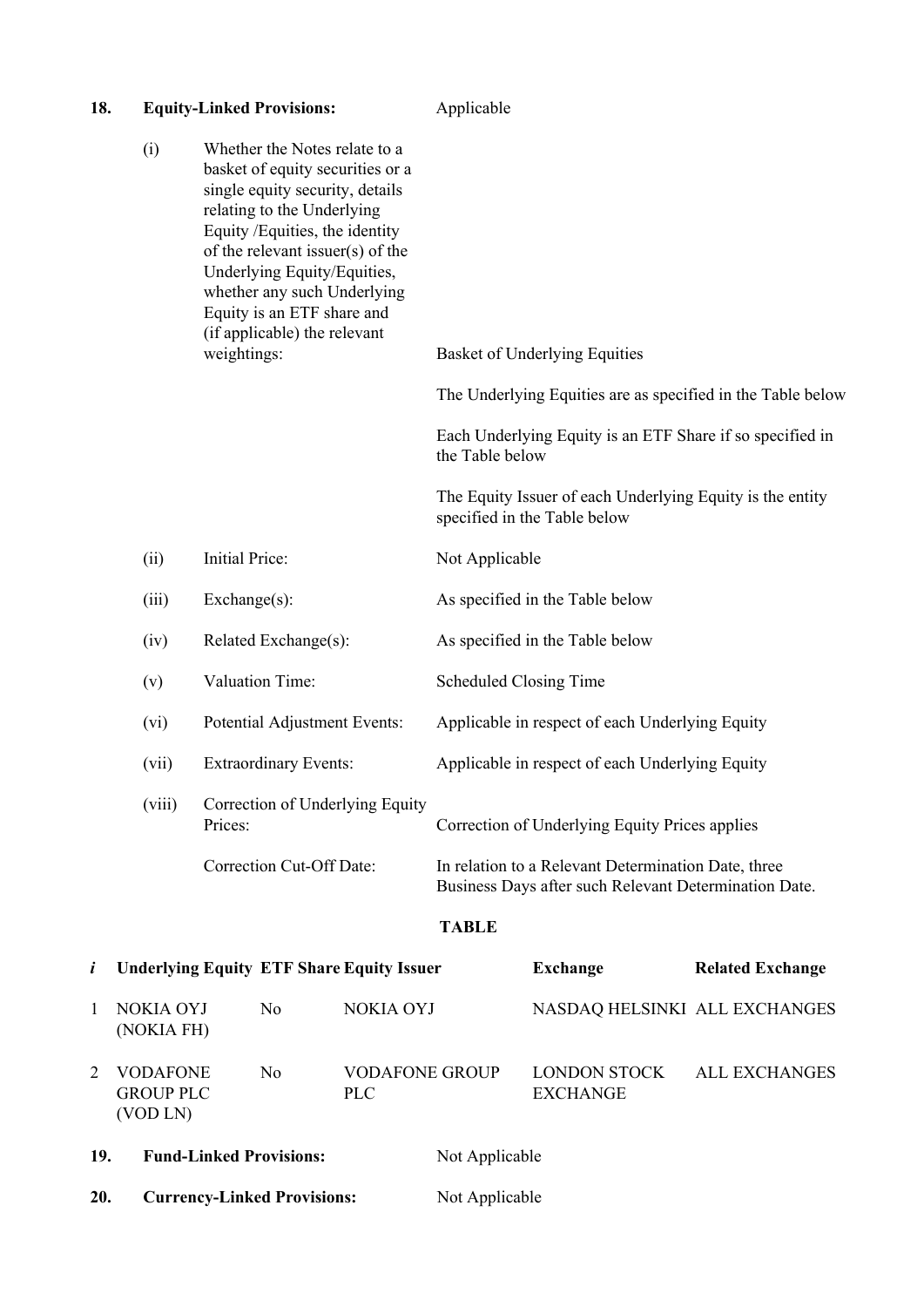| 21. |                                                        | <b>Commodity-Linked Provisions:</b>  | Not Applicable |  |
|-----|--------------------------------------------------------|--------------------------------------|----------------|--|
| 22. |                                                        | <b>Additional Disruption Events:</b> | Applicable     |  |
|     | (i)                                                    | Change in Law:                       | Applicable     |  |
|     | (ii)                                                   | <b>Hedging Disruption:</b>           | Applicable     |  |
|     | (iii)                                                  | Increased Cost of Hedging:           | Applicable     |  |
|     | (iv)<br>Increased Cost of Stock Borrow: Not Applicable |                                      |                |  |
|     | (v)                                                    | <b>Insolvency Filing:</b>            | Not Applicable |  |
|     | (vi)                                                   | Loss of Stock Borrow:                | Not Applicable |  |
| 23. |                                                        | <b>Credit-Linked Provisions:</b>     | Not Applicable |  |

# **PROVISIONS RELATING TO INTEREST (IF ANY) PAYABLE**

| 24. | <b>FX Interest Conversion:</b>                              |                                                                       | Not Applicable                                                                   |  |
|-----|-------------------------------------------------------------|-----------------------------------------------------------------------|----------------------------------------------------------------------------------|--|
| 25. |                                                             | <b>Fixed Rate Notes Provisions:</b>                                   | Not Applicable                                                                   |  |
| 26. |                                                             | <b>Variable Rate Note Provisions:</b>                                 | Not Applicable                                                                   |  |
| 27. |                                                             | Provisions for specific types of<br><b>Variable Rate Notes:</b>       | Not Applicable                                                                   |  |
| 28. | <b>Reference Item-Linked Interest</b><br><b>Provisions:</b> |                                                                       | Applicable. The Notes are Equity-Linked Interest Notes                           |  |
|     | (i)<br>Interest Amount:                                     |                                                                       | The Reference Item-Linked Interest Amount is:                                    |  |
|     |                                                             |                                                                       | <b>Autocall Interest Amount</b>                                                  |  |
|     | (ii)                                                        | <b>Autocall Interest Note</b><br>Provisions:                          | Applicable: Interest Payout Condition 3.3 (Autocall<br>Interest Amount) applies. |  |
|     |                                                             | <b>Relevant Interest Amount:</b><br>$\bullet$                         | Memory Interest: Applicable                                                      |  |
|     |                                                             | Nth Performance:<br>$\bullet$                                         | Applicable where $N =$ second highest                                            |  |
|     |                                                             | Specified Rate:<br>$\bullet$                                          | 11.05%                                                                           |  |
|     |                                                             | Interest Barrier:<br>$\bullet$                                        | 75%                                                                              |  |
|     |                                                             | Interest Payment Date(s):<br>$\bullet$                                | The Interest Payment Dates shall be as specified in item<br>$28.$ (iv) below.    |  |
|     | (iii)                                                       | <b>Autocall Multi Barrier Interest</b><br>Note Provisions:            | Not Applicable                                                                   |  |
|     | (iv)                                                        | Interest valuation provisions for<br><b>Autocall Interest Amount:</b> |                                                                                  |  |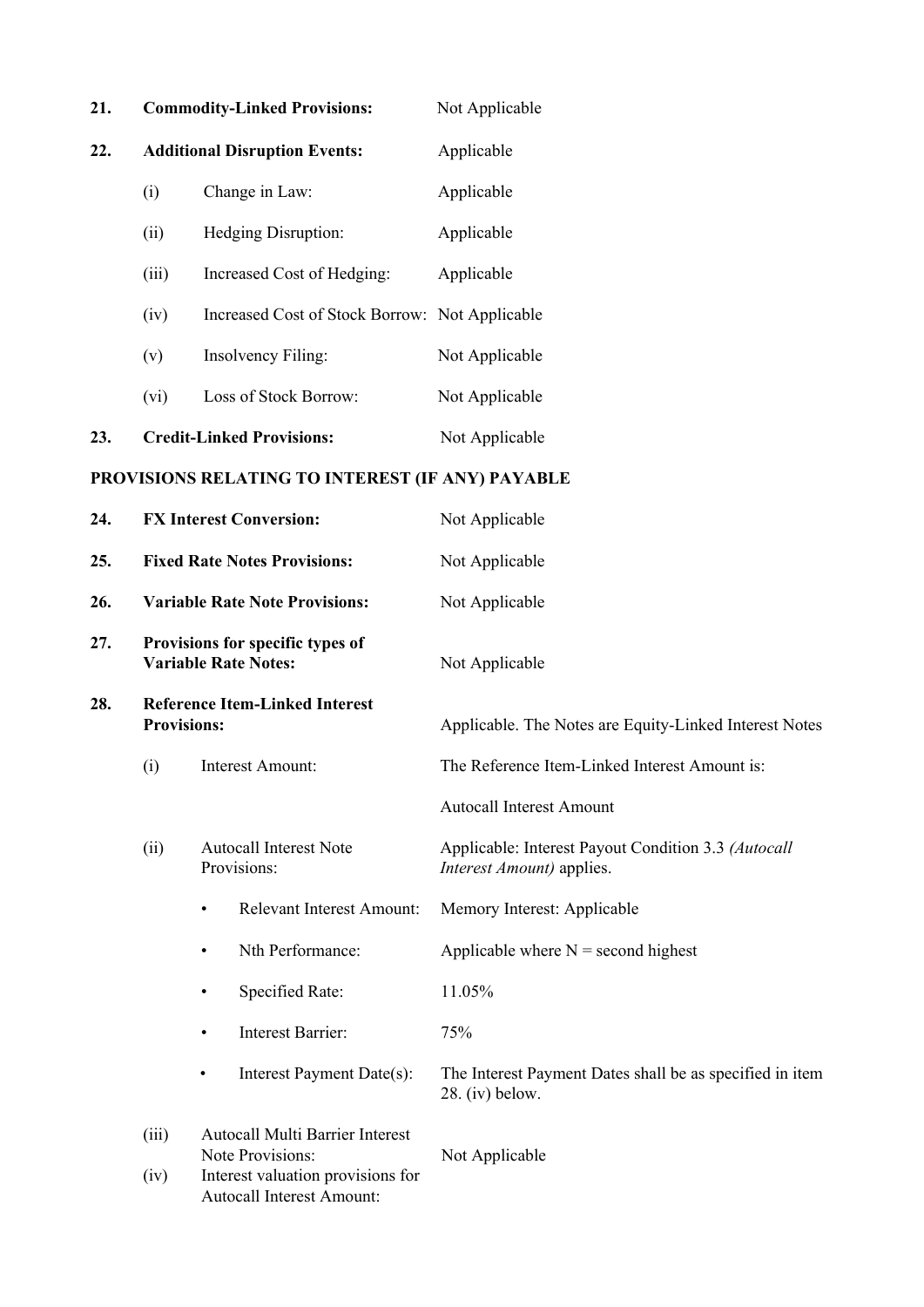|     |                                           | (A)      | Initial valuation to<br>determine Reference Item<br>Initial $_i$ :                                          |                                                              | Applicable                                                                                                           |                                                                                                    |
|-----|-------------------------------------------|----------|-------------------------------------------------------------------------------------------------------------|--------------------------------------------------------------|----------------------------------------------------------------------------------------------------------------------|----------------------------------------------------------------------------------------------------|
|     |                                           |          | <b>Initial Valuation Date:</b>                                                                              |                                                              | 25 February 2022                                                                                                     |                                                                                                    |
|     |                                           |          | <b>Adjustment Provisions:</b>                                                                               |                                                              | In the event of a Disrupted Day/Market Disruption Event:                                                             |                                                                                                    |
|     |                                           |          |                                                                                                             |                                                              | Postponement applies                                                                                                 |                                                                                                    |
|     |                                           | (B)      | Interest valuation to<br>determine Reference<br>Price <sub>t.i</sub> :<br><b>Interest Determination</b>     |                                                              | Applicable                                                                                                           |                                                                                                    |
|     |                                           |          | $Date(s)$ :                                                                                                 |                                                              | The Interest Determination Dates $(t)$ are as set out in the<br>Table below:                                         |                                                                                                    |
|     |                                           |          |                                                                                                             | t                                                            | <b>Interest Determination</b><br><b>Dates</b>                                                                        | <b>Interest Payment Dates</b>                                                                      |
|     |                                           |          |                                                                                                             | $\mathbf{1}$<br>2<br>3<br>$\overline{\mathcal{A}}$<br>5<br>6 | 25 February 2023<br>25 February 2024<br>25 February 2025<br>25 February 2026<br>25 February 2027<br>25 February 2028 | 10 March 2023<br>10 March 2024<br>10 March 2025<br>10 March 2026<br>10 March 2027<br>10 March 2028 |
|     |                                           |          | <b>Adjustment Provisions:</b>                                                                               |                                                              | In the event of a Disrupted Day/Market Disruption Event:                                                             |                                                                                                    |
|     |                                           |          |                                                                                                             |                                                              | Postponement applies                                                                                                 |                                                                                                    |
| 29. |                                           |          | <b>Zero Coupon Note Provisions:</b>                                                                         |                                                              | Not Applicable                                                                                                       |                                                                                                    |
| 30. | <b>Credit-Linked Interest Provisions:</b> |          |                                                                                                             |                                                              | Not Applicable                                                                                                       |                                                                                                    |
|     |                                           |          | PROVISIONS RELATING TO REDEMPTION                                                                           |                                                              |                                                                                                                      |                                                                                                    |
| 31. | <b>Call Option:</b>                       |          |                                                                                                             |                                                              | Not Applicable                                                                                                       |                                                                                                    |
| 32. | <b>Put Option:</b>                        |          |                                                                                                             |                                                              | Not Applicable                                                                                                       |                                                                                                    |
| 33. | <b>Early Redemption:</b>                  |          |                                                                                                             |                                                              |                                                                                                                      |                                                                                                    |
|     | (i)                                       | reasons: | Early Redemption for tax                                                                                    |                                                              | Not Applicable                                                                                                       |                                                                                                    |
|     | (ii)                                      |          | Notice Period relating to early<br>redemption for tax reasons:                                              |                                                              | Minimum Period: Not Applicable                                                                                       |                                                                                                    |
|     |                                           |          |                                                                                                             |                                                              | Maximum Period: Not Applicable                                                                                       |                                                                                                    |
|     | (iii)                                     |          | Early Redemption Amount<br>payable (a) on redemption<br>for taxation reasons or<br>(b) on redemption for an |                                                              |                                                                                                                      |                                                                                                    |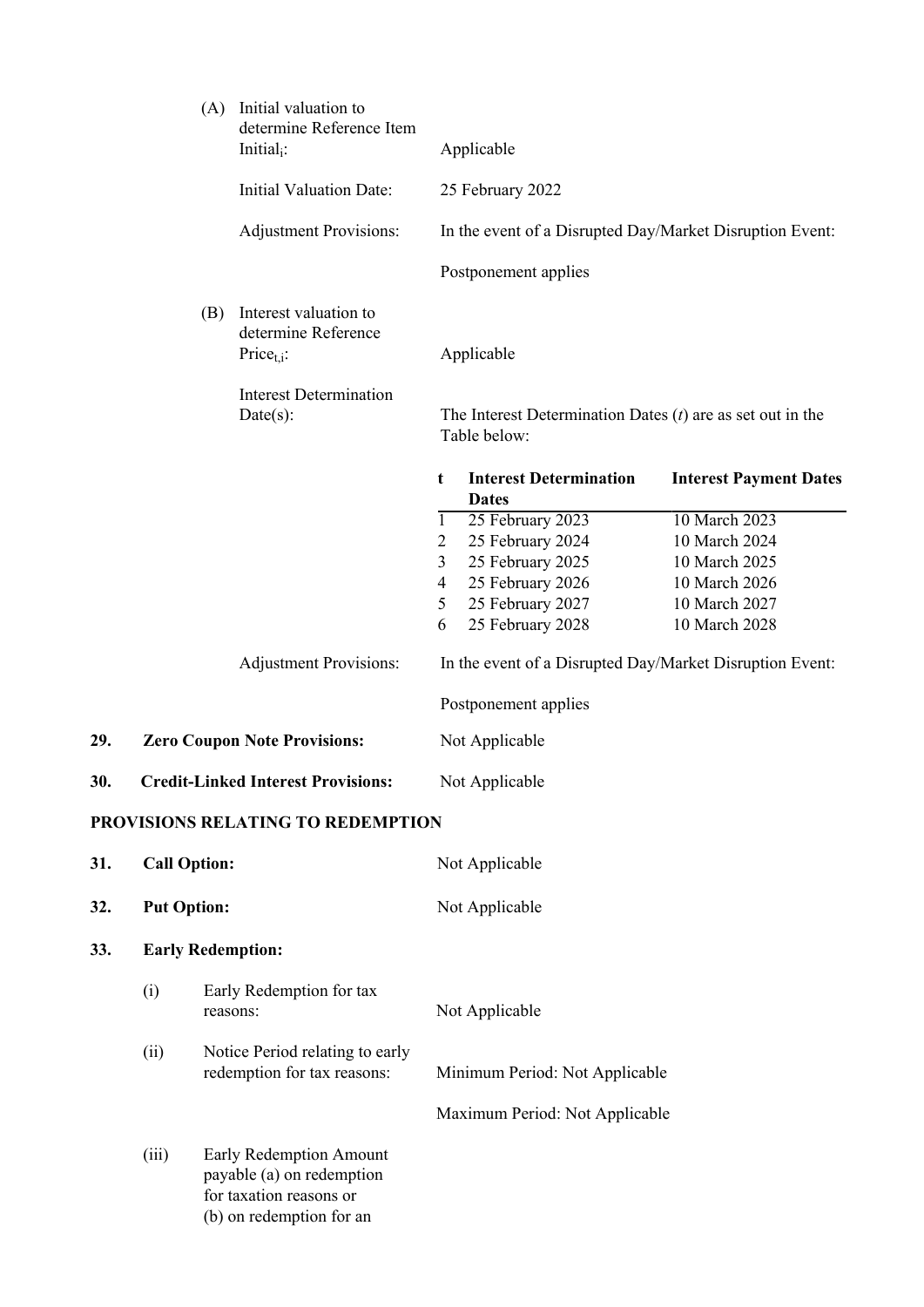|     |       | Administrator/Benchmark Event<br>or $(c)$ on an an illegality or $(d)$<br>on an Event of Default or (e)<br>in the case of Reference Item-<br>Linked Notes, following an<br>early redemption pursuant to<br>the provisions of the relevant<br>Reference Item Schedule: | As set out in the General Conditions                                                                          |
|-----|-------|-----------------------------------------------------------------------------------------------------------------------------------------------------------------------------------------------------------------------------------------------------------------------|---------------------------------------------------------------------------------------------------------------|
|     | (iv)  | Early Redemption Amount<br>includes amount in respect of<br>interest:                                                                                                                                                                                                 | Not Applicable                                                                                                |
| 34. |       | <b>Autocall Early Redemption:</b>                                                                                                                                                                                                                                     | Applicable                                                                                                    |
|     | (i)   | Early Redemption Amount:                                                                                                                                                                                                                                              | The Early Redemption Amount for the purposes Payout<br>Condition 1.2 (Early redemption) is the:               |
|     |       |                                                                                                                                                                                                                                                                       | <b>Autocall Early Redemption Amount</b>                                                                       |
|     | (ii)  | Autocall:                                                                                                                                                                                                                                                             | Applicable: Redemption Payout Condition 1.4 (Early<br>Redemption (Autocall)) applies.                         |
|     |       | Autocall Barrier:<br>٠                                                                                                                                                                                                                                                | 100 per cent                                                                                                  |
|     | (iii) | Provisions relating to Nth<br>Performance:                                                                                                                                                                                                                            | Applicable where $N =$ second highest                                                                         |
|     | (iv)  | Autocall valuation provisions<br>for early redemption:                                                                                                                                                                                                                |                                                                                                               |
|     |       | (A) Initial valuation to<br>determine Reference Item<br>Initial <sub>i</sub> :                                                                                                                                                                                        | Applicable - see item 28. (iv) above                                                                          |
|     |       | Autocall valuation to<br>(B)<br>determine Reference<br>Price $_{t,i}$ :                                                                                                                                                                                               | Applicable                                                                                                    |
|     |       | <b>Autocall Valuation Dates:</b>                                                                                                                                                                                                                                      | The Autocall Valuation Dates $(t)$ are as set out in the Table<br>below:                                      |
|     |       |                                                                                                                                                                                                                                                                       | <b>Autocall Valuation Dates Early Redemption Dates</b><br>t                                                   |
|     |       |                                                                                                                                                                                                                                                                       | $\overline{2}$<br>25 February 2024<br>10 March 2024                                                           |
|     |       |                                                                                                                                                                                                                                                                       | 25 February 2025<br>10 March 2025<br>3<br>25 February 2026<br>4<br>10 March 2026                              |
|     |       |                                                                                                                                                                                                                                                                       | 5<br>25 February 2027<br>10 March 2027                                                                        |
|     |       |                                                                                                                                                                                                                                                                       | 25 February 2028<br>10 March 2028<br>6                                                                        |
|     |       | <b>Adjustment Provisions:</b>                                                                                                                                                                                                                                         | In the event of Disrupted Day/Market Disruption Event:                                                        |
|     |       |                                                                                                                                                                                                                                                                       | Postponement applies                                                                                          |
|     | (v)   | Early Redemption Date:                                                                                                                                                                                                                                                | For the purposes of Redemption Payout Condition 1.2<br>(Early redemption), the Early Redemption Date shall be |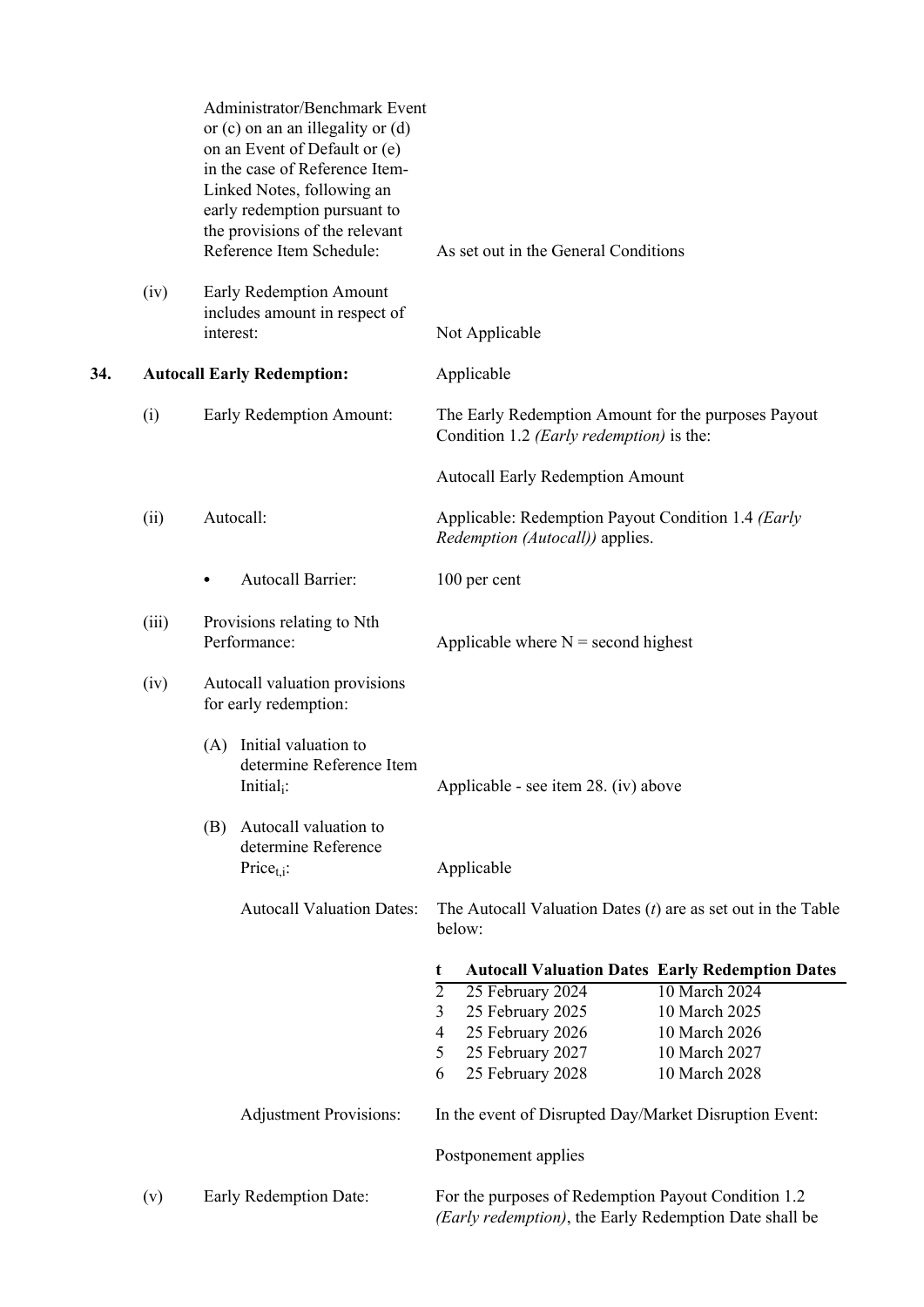|     |                    |                                                                           | as specified for the relevant Autocall Valuation Date $(t)$ in<br>item 34.(iv) above.                                                                         |
|-----|--------------------|---------------------------------------------------------------------------|---------------------------------------------------------------------------------------------------------------------------------------------------------------|
| 35. |                    | <b>Final Redemption Amount:</b>                                           | The Final Redemption Amount shall be the Reference<br>Item-Linked Redemption Amount as specified in item 37<br>below.                                         |
| 36. |                    | <b>FX Principal Conversion:</b>                                           | Not Applicable                                                                                                                                                |
| 37. | <b>Provisions:</b> | <b>Reference Item-Linked Redemption</b>                                   | Applicable. The Notes are Equity-Linked Redemption<br>Notes.                                                                                                  |
|     | (i)                | Final Redemption Amount:                                                  | The Final Redemption Amount for the purposes of General<br>Condition 6.1 (Scheduled Redemption) is the Reference<br>Item-Linked Redemption Amount, being the: |
|     |                    |                                                                           | Non-Protected Knock-in Put Redemption Amount (Reverse<br>Convertible)                                                                                         |
|     | (ii)               | Provisions relating to Relevant<br>Principal Amount:                      | Not Applicable                                                                                                                                                |
|     | (iii)              | Provisions relating to Nth<br>Performance:                                | Applicable where $N =$ second highest                                                                                                                         |
|     | (iv)               | Non-Protected Knock-in Put<br>Redemption Amount (Reverse<br>Convertible): | Applicable: Redemption Payout Condition 26 (Non-<br>Protected Knock-in Put Redemption Amount (Reverse<br>Convertible)) applies.                               |
|     |                    | Strike:<br>(A)                                                            | 100%                                                                                                                                                          |
|     |                    | Participation Rate:<br>(B)                                                | 100%                                                                                                                                                          |
|     |                    | Performance Floor:<br>(C)                                                 | $0\%$                                                                                                                                                         |
|     |                    | Barrier:<br>(D)                                                           | 70%                                                                                                                                                           |
|     |                    | Type of Valuation:<br>(E)                                                 | European                                                                                                                                                      |
| 38. |                    | <b>Redemption Valuation Provisions:</b>                                   |                                                                                                                                                               |
|     | (i)                | Initial valuation to determine<br>Reference Item Initial <sub>i</sub> :   | Applicable                                                                                                                                                    |
|     |                    | <b>Initial Valuation Date:</b>                                            | 25 February 2022                                                                                                                                              |
|     |                    | Adjustment provisions:                                                    | In the event of a Disrupted Day/Market Disruption Event:                                                                                                      |
|     |                    |                                                                           | Postponement applies                                                                                                                                          |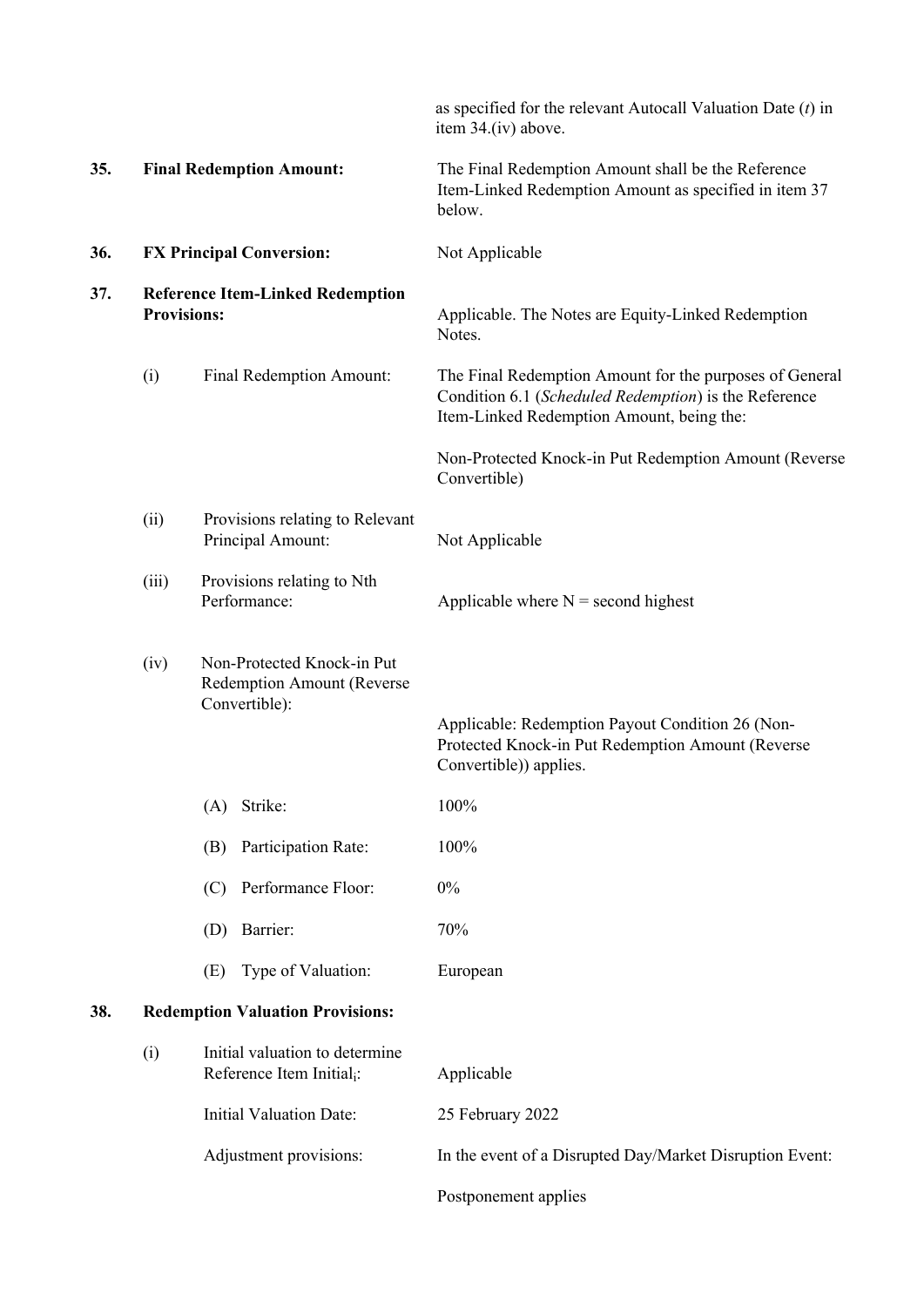| (ii)  | Final Valuation to determine<br>Reference Item Final <sub>i</sub> : | Applicable                                               |
|-------|---------------------------------------------------------------------|----------------------------------------------------------|
|       | <b>Final Valuation Date</b>                                         | 25 February 2028                                         |
|       | Adjustment provisions:                                              | In the event of a Disrupted Day/Market Disruption Event: |
|       |                                                                     | Postponement applies                                     |
| (iii) | Periodic Valuation:                                                 | Not Applicable                                           |
| (iv)  | Continuous Valuation:                                               | Not Applicable                                           |
| (v)   | Bermudan Valuation:                                                 | Not Applicable                                           |
| (vi)  | Daily Valuation:                                                    | Not Applicable                                           |
| (vii) | FX Valuation:                                                       | Not Applicable                                           |

## **GENERAL PROVISIONS APPLICABLE TO THE NOTES**

| 39. | Form of Notes:                                                                                             | VP Systems Notes issued in uncertificated and<br>dematerialised book entry form. See further item 3., of<br>Part B below. |
|-----|------------------------------------------------------------------------------------------------------------|---------------------------------------------------------------------------------------------------------------------------|
| 40. | New Global Note form:                                                                                      | Not Applicable                                                                                                            |
| 41. | Applicable Business Centre(s):                                                                             | TARGET & Helsinki                                                                                                         |
| 42. | <b>Business Day Convention:</b>                                                                            | Following Business Day Convention                                                                                         |
| 43. | Applicable Financial Centre(s) or other<br>special provisions relating to Payment<br><b>Business Days:</b> | TARGET & Helsinki                                                                                                         |
| 44. | Notices to be published on:                                                                                | On the homepage of Danske Bank A/S or as specified in<br>General Condition 15 (Notices).                                  |
| 45. | Talons for future Coupons to be attached<br>to Definitive Notes:                                           | N <sub>o</sub>                                                                                                            |
| 46. | Name and address of the Calculation<br>Agent:                                                              | Danske Bank A/S<br>Holmens Kanal 2-12<br>1092 Copenhagen K<br>Denmark                                                     |
| 47. | Other final terms or special conditions:                                                                   | The Notes may be subscribed in a minimum lot of 10.00<br>Notes. There is no maximum amount of application.                |

## **THIRD PARTY INFORMATION**

Information concerning the Underlying Reference Entity has been extracted from Bloomberg. The Issuer confirms that such information has been accurately reproduced and that, so far as it is aware and is able to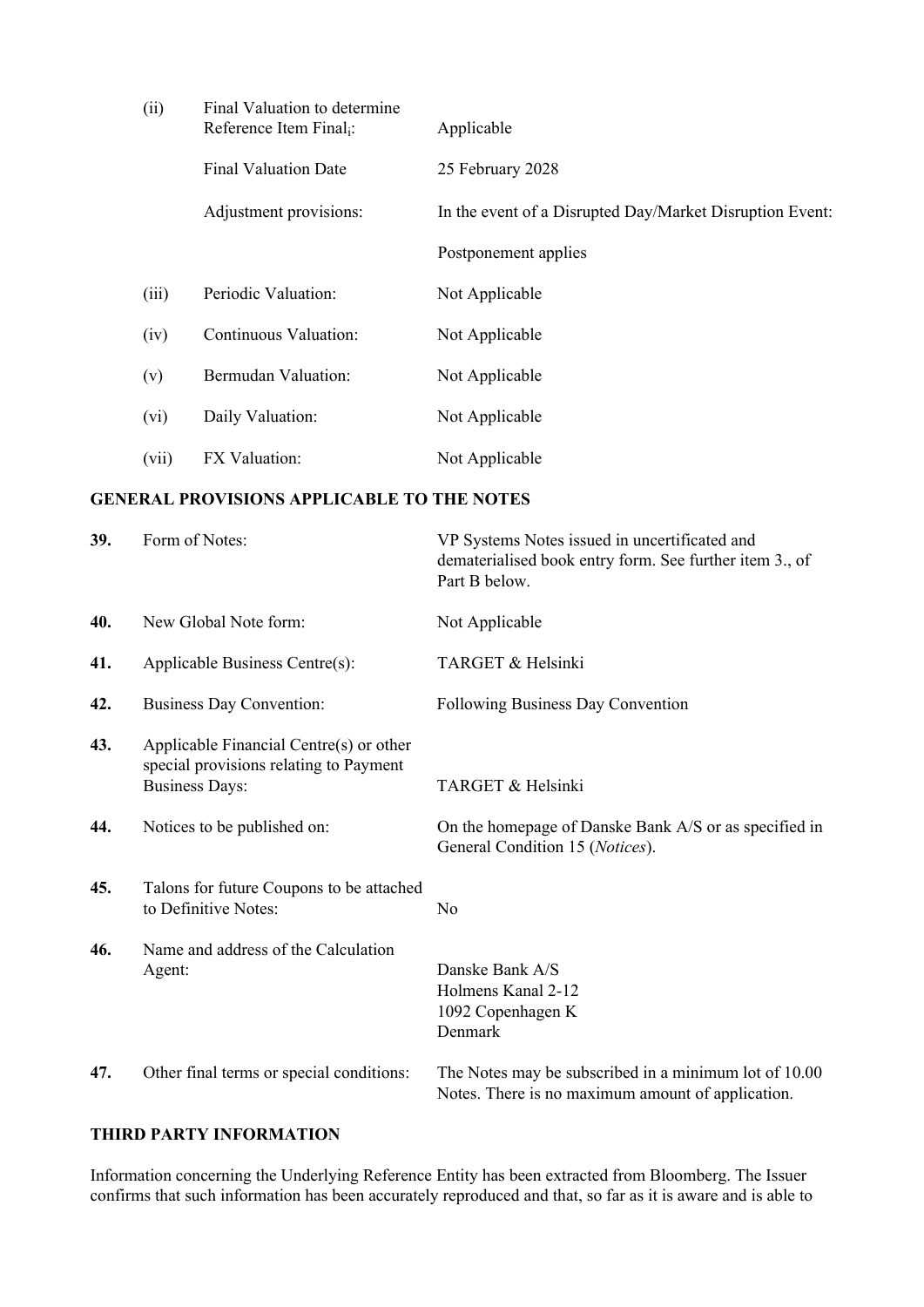ascertain from information published by Bloomberg, no facts have been omitted which would render the product information inaccurate or misleading.

Signed on behalf of the Issuer:

Milholtra

By: By:

Los Tajana

Ina Isabella Lindström Leo Iiro Oskari Tarjanne

*Duly authorised Duly authorised*

CC: Citibank, N.A., London Branch as Fiscal Agent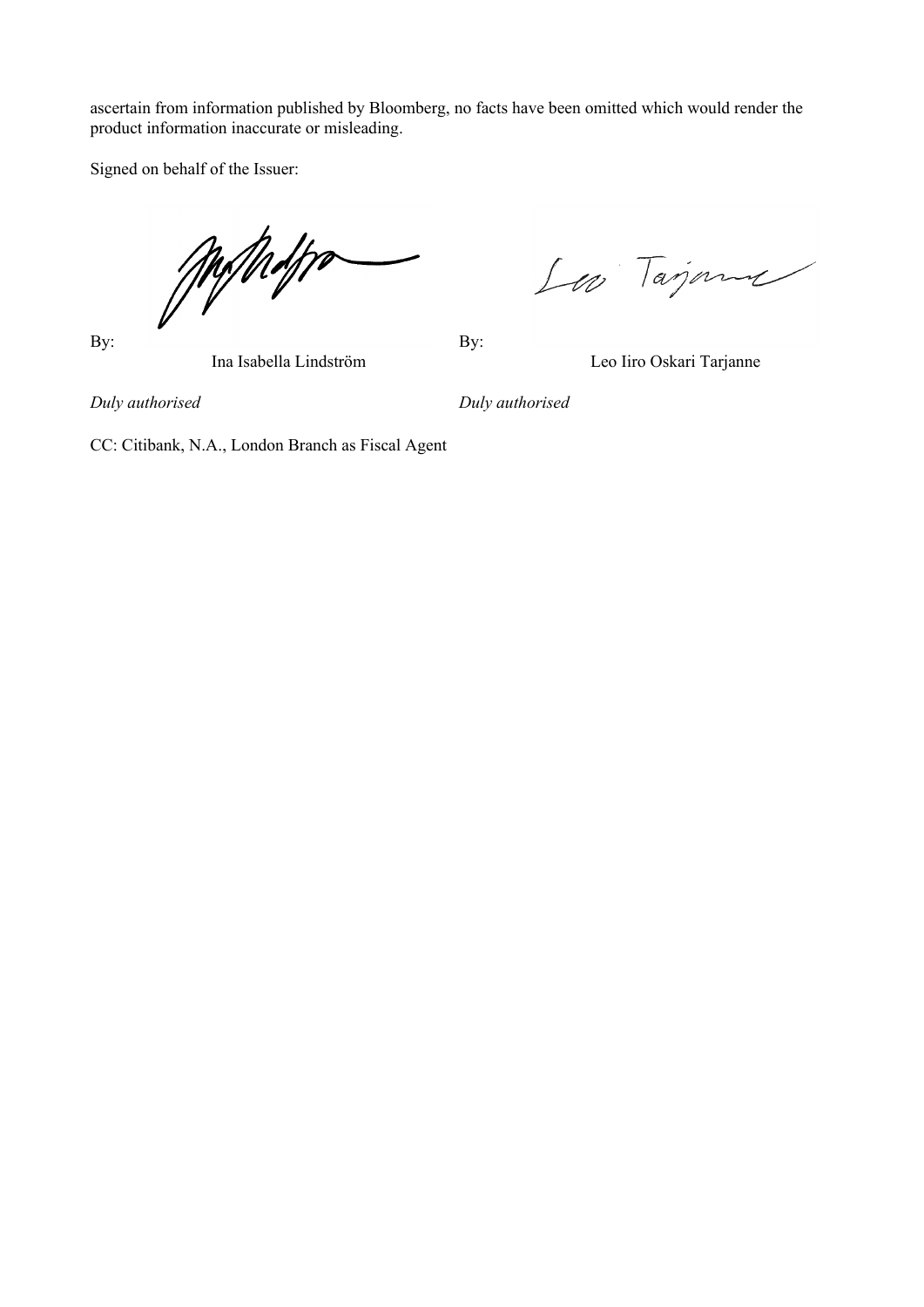## **PART B - OTHER INFORMATION**

#### **1. Listing and Admission to Trading**

- (i) Listing: None
- (ii) Admission to trading: Not Applicable

#### **2. Reasons for the Offer**

Reasons for the offer: General Business Purposes

## **3. Information concerning the Basket of Underlying Equities**

## **NOKIA OYJ (NOKIA FH)**

NOKIA OYJ IS A GLOBAL COMMUNICATIONS COMPANY. THE COMPANY PRODUCES A BROAD RANGE OF TECHNOLOGICAL DEVICES AND SOFTWARE, AND OPERATES NETWORKS, SALES ,AND COMMUNICATION CHANNELS WORLDWIDE.

## **VODAFONE GROUP PLC (VOD LN)**

VODAFONE GROUP PLC IS A MOBILE TELECOMMUNICATIONS COMPANY PROVIDING A RANGE OF SERVICES, INCLUDING VOICE AND DATA COMMUNICATIONS. THE COMPANY OPERATES IN CONTINENTAL EUROPE, THE UNITED KINGDOM, ASIA PACIFIC, AFRICA, AND THE MIDDLE EAST THROUGH ITS SUBSIDIARIES, ASSOCIATES, AND INVESTMENTS.

Information on volatility and past performance of the underlying(s) instrument(s) can be obtained from Bloomberg.

## **4. Performance of Basket of Underlying Equities, explanation of effect on value of investment and associated risks and other information concerning the Basket of Underlying Equities**

The Non-Protected Knock-in Put Redemption Amount of the Notes issued at par, is linked to the performance of the underlying stocks. The notes are complex financial products with potential full downside risk if (any of the) underlying stocks depreciates by more than 30% of its initial price.

The redemption price of the notes is determined by the development of the underlying stocks. The notes have a maturity between 2 and 6 years. On each of the Autocall Valuation Dates (if the notes have not been auto called on one of the prior Autocall Valuation Dates), the level of the underlying stocks is observed. If the closing price of each of the underlying stocks is at or above the corresponding autocall barrier for such Autocall Valuation Date, the notes will be auto-called and the redemption price of 100.00% is paid out on the following Early Redemption Date. If the notes are not auto-called and any of the underlying stocks depreciates by more than 30% as measured on the Final Valuation Date, then the Final Redemption Amount of the notes equals the performance of the lowest/worst performing underlying stock.

The coupon of the notes is determined by the development of the underlying stocks. On each of the Interest Determination Dates (provided that the notes have not been auto-called on one of the prior Interest Determination Dates), the level of each underlying stock is observed. If the closing price of each of the underlying stocks is at or above 75% of its close price on the Initial Valuation Date, the coupon is calculated as (i) the numerical value of the observation date  $(1, 2, 3... 6)$  multiplied by 11.05% MINUS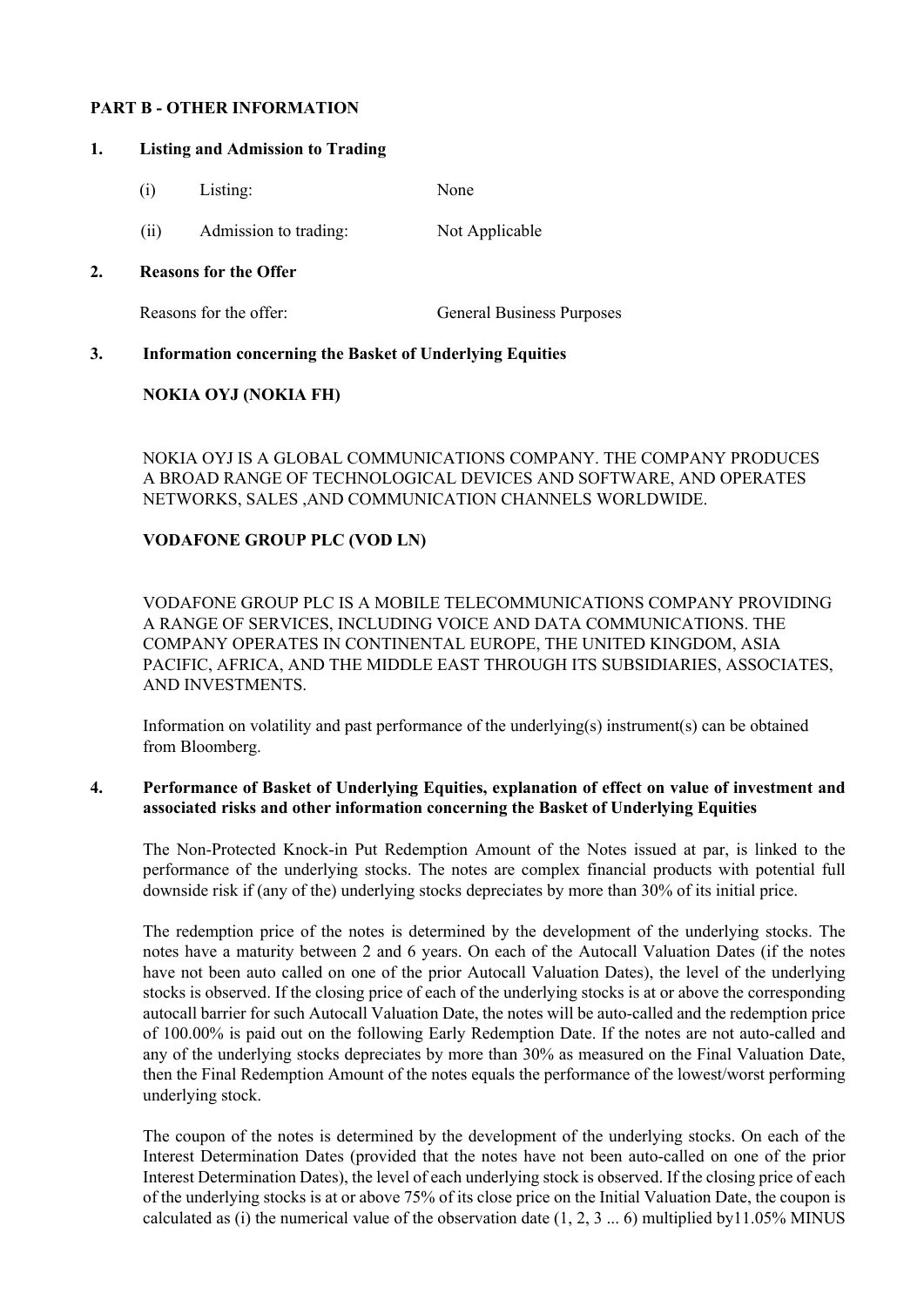the sum of interest (if any) paid prior to the relevant Interest Determination Date. The coupon is only paid out once if auto-called. If the closing price of one or more of the underlying stocks is strictly below 75%, no coupon is paid on that Interest Determination Date.

## **Post-issuance information**

The Issuer intends not to provide post-issuance information.

## **5. Operational Information**

**6. Distribution**

| <b>ISIN Code:</b>                                                                                                                 | FI4000518220                                                                                                                                                                      |
|-----------------------------------------------------------------------------------------------------------------------------------|-----------------------------------------------------------------------------------------------------------------------------------------------------------------------------------|
| Common Code:                                                                                                                      | Not Applicable                                                                                                                                                                    |
| CFI:                                                                                                                              | See the website of the Association of National Numbering<br>Agencies (ANNA) or alternatively sourced from the<br>responsible National Numbering Agency that assigned the<br>ISIN. |
| FISN:                                                                                                                             | See the website of the Association of National Numbering<br>Agencies (ANNA) or alternatively sourced from the<br>responsible National Numbering Agency that assigned the<br>ISIN. |
| New Global Note intended to be held in<br>a manner which would allow Eurosystem<br>eligibility:                                   | Not Applicable                                                                                                                                                                    |
| Any clearing system(s) other than<br>Euroclear Bank S.A./N.V. and<br>Clearstream Banking, S.A. and the<br>relevant identification |                                                                                                                                                                                   |
| $number(s)$ :                                                                                                                     | <b>Euroclear Finland</b>                                                                                                                                                          |
|                                                                                                                                   | The Issuer shall be entitled to obtain certain information<br>from the register maintained by Euroclear Finland.                                                                  |
| <b>Settlement Procedures:</b>                                                                                                     | Customary medium term note procedures apply                                                                                                                                       |
| Delivery:                                                                                                                         | Delivery against payment                                                                                                                                                          |
| Names and addresses of additional<br>Paying Agent(s) (if any):                                                                    | Not Applicable                                                                                                                                                                    |
| <b>Distribution</b>                                                                                                               |                                                                                                                                                                                   |
| Name and address of Dealer:<br>(i)                                                                                                | Danske Bank A/S<br>Holmens Kanal 2-12<br>1092 Copenhagen K<br>Denmark                                                                                                             |